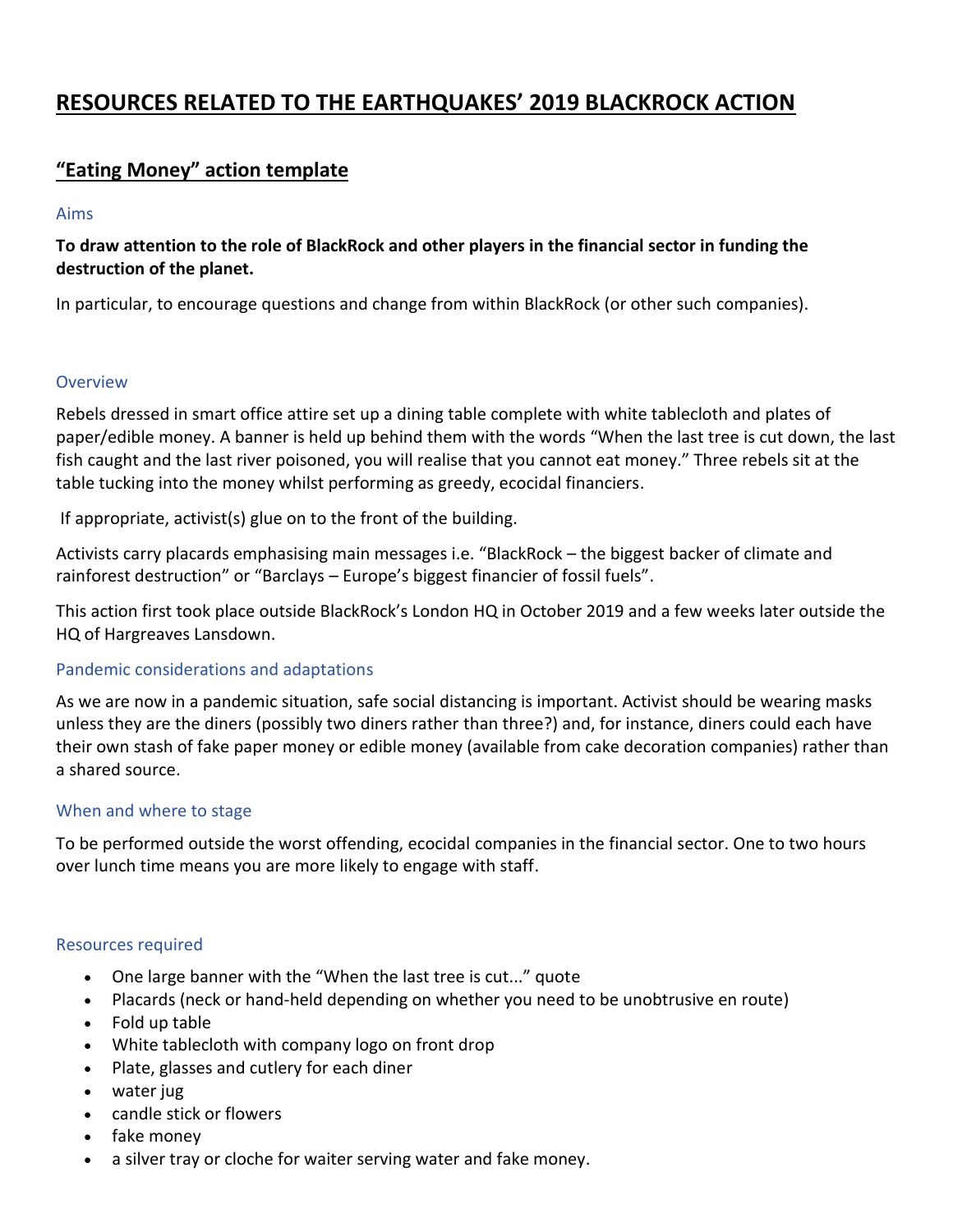- Press releases important suitable for different media outlets e.g. for Financial Times, local papers and social media; letter to the CEO/Board
- Flyers, perhaps designed to look like company fake £10 notes (see Resources below).

Many of the resources are available from the EarthQuakes affinity group in Bristol who created this action and are happy to lend their resources and support to other groups who wish to do their own versions of this action, including help with adapting the Money Flyer for use with a different target company e.g. for Barclays/Sharklays.

You can contact the group via [sharklays.co.uk/home/contact.](https://sharklays.co.uk/Home/Contact)

### Roles required

Practical roles:

- Coordinator
- Painters/artists to create banners, logo/other message (e.g. campaign website address) on front drop of tablecloth, placards, flyers/fake money etc (see above and links below for help with this)
- Legal Observer(s)
- Bag Minder to keep bags safe and out of sight until after action
- Well-Being Co-ordinator
- Arrestee(s) and arrestee support if the group think that this is appropriate at this time
- Writers to write letter to e.g. CEO and press releases and flyer
- Person to attempt to hand in letter to targeted company
- Leaflet/flyer distributer(s)

## Performance roles:

- Three or two Diners/Performers to set up the table with white tablecloth (with company logo visible on front) and to be able to comfortably ad lib performing as greedy, ecocidal Board Members tucking into their ill-gotten money – i.e. bark orders at waiter, pretend to ring a dealer, guffaw and congratulate each other about how you have made your profits
- Waiter to be part of the performance and ensure water is offered and money (in silver cloche) is proffered
- Two banner holders standing behind the diners with the powerful quote
- Rebels wearing or holding placards
- Press Spokespeople
- Videographers, photographers and live-streamers

## Tips/lessons learned

- All participants to remember to pose for good 'framed' still shots (e.g. diners stuffing their mouths with money with company office, logo and quote clearly visible and waiter offering a cloche-full of money).
- Important that good video and photo footage taken of the words on each placards and flipchart as well as the action. More thoughts **[here.](https://1drv.ms/b/s!ArXLSZysR8Xc0VtnffMiK3G4s11w)**
- All participants to do background reading re the target company so that there are some good quotes from activists (e.g. if targeting Barclays, look on the Sharklays website www.sharklays.co.uk)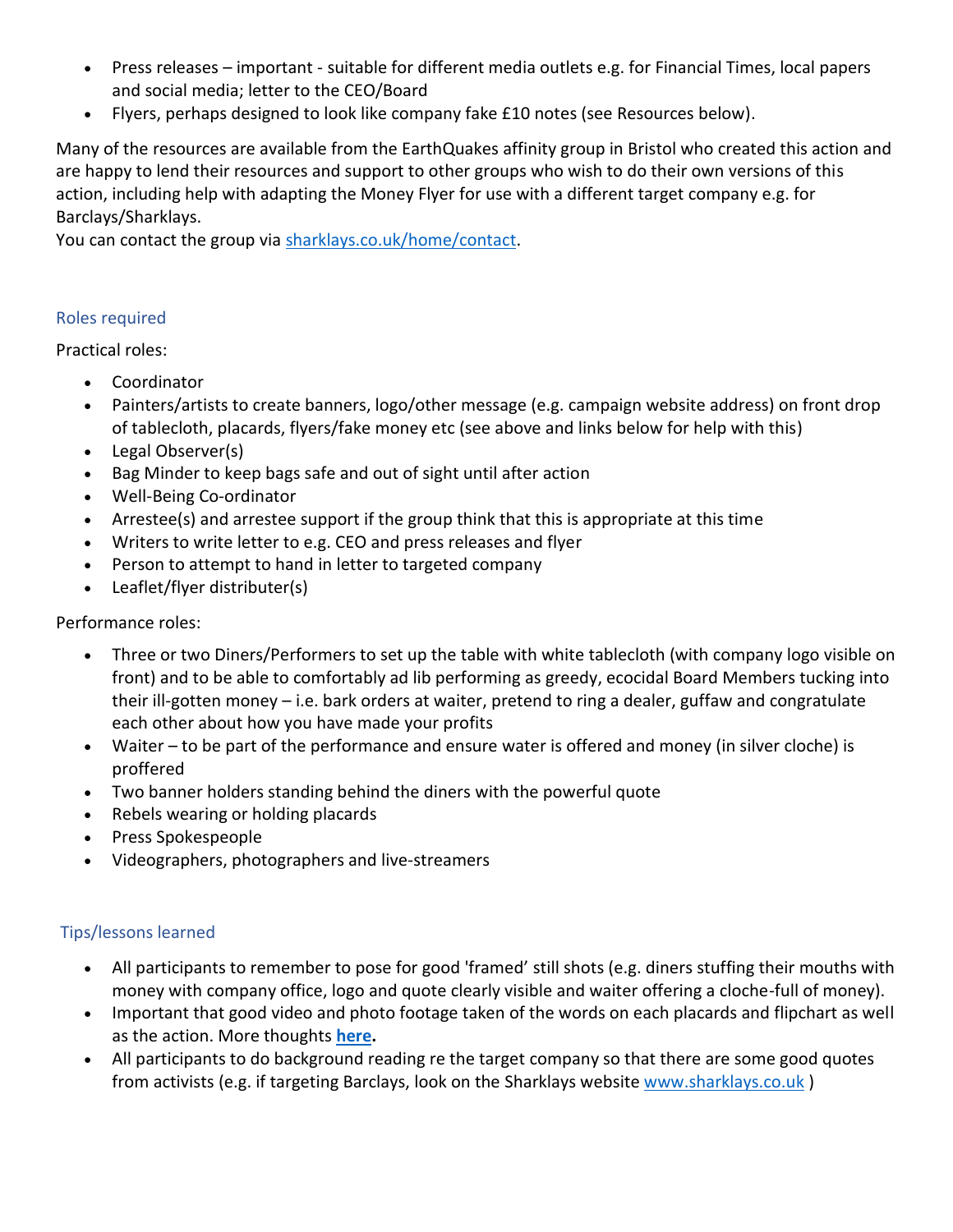## Resources available for you to use:



**Videos of BlackRock Action: [click here](https://youtu.be/i3ncTaTWUPo) and [here](https://www.blackrocksbigproblem.com/post/extinction-rebellion-swarms-blackrock-london)**

#### **Letter to Head of UK BlackRock[: click here](https://1drv.ms/w/s!ArXLSZysR8XczBBX_a3K2f_yZ8Fv)**



**Photos of Action[: click here](https://1drv.ms/f/s!ArXLSZysR8Xc1ALKqmXTnNPC3PXL)**



#### **BlackRock/PetroDollar Money examples – could be adapted for other target companies**

- Print money on both sides for "Eating Money" actions so that it can't appear the wrong way up in photos/film - ie, it is always obvious that it is money
- Print Money on one side and flyer text on reverse for use as an information handout at the scene**:**

#### **[click here](https://drive.google.com/drive/folders/1f1qOVK41xpiyuZ_clLO5LGl6dhakA-WS?usp=sharing)**

## **Arrestee Statement**

First of all, I want to apologise for adding to the work and stress levels of police officers., especially in the light of cutbacks and the additional pressures they face at this time. As a 57-year-old wife, daughter, mother, step mum and grandmother it gives me no pleasure to break the law and risk getting my first criminal conviction.

I have worked for 26 years with young people (mostly as a Careers Adviser and Connexions Personal Adviser) trying to help teenagers achieve their best possible futures. I am passionate about my job and giving young people that extra support and guidance. However, I know very well that on our current climate change trajectory and with 'business as usual', our civilisation has very little future ahead of it.

As a Quaker, mum and granny, and as someone who rather late in the day has properly listened to the scientists and grasped the true scale of what we are facing; as someone who loves the natural world and wants the best for future generations, I feel that I have to do what little I can within the small window of hope that we have before our precious planet reaches a 'tipping point' and it really is too late.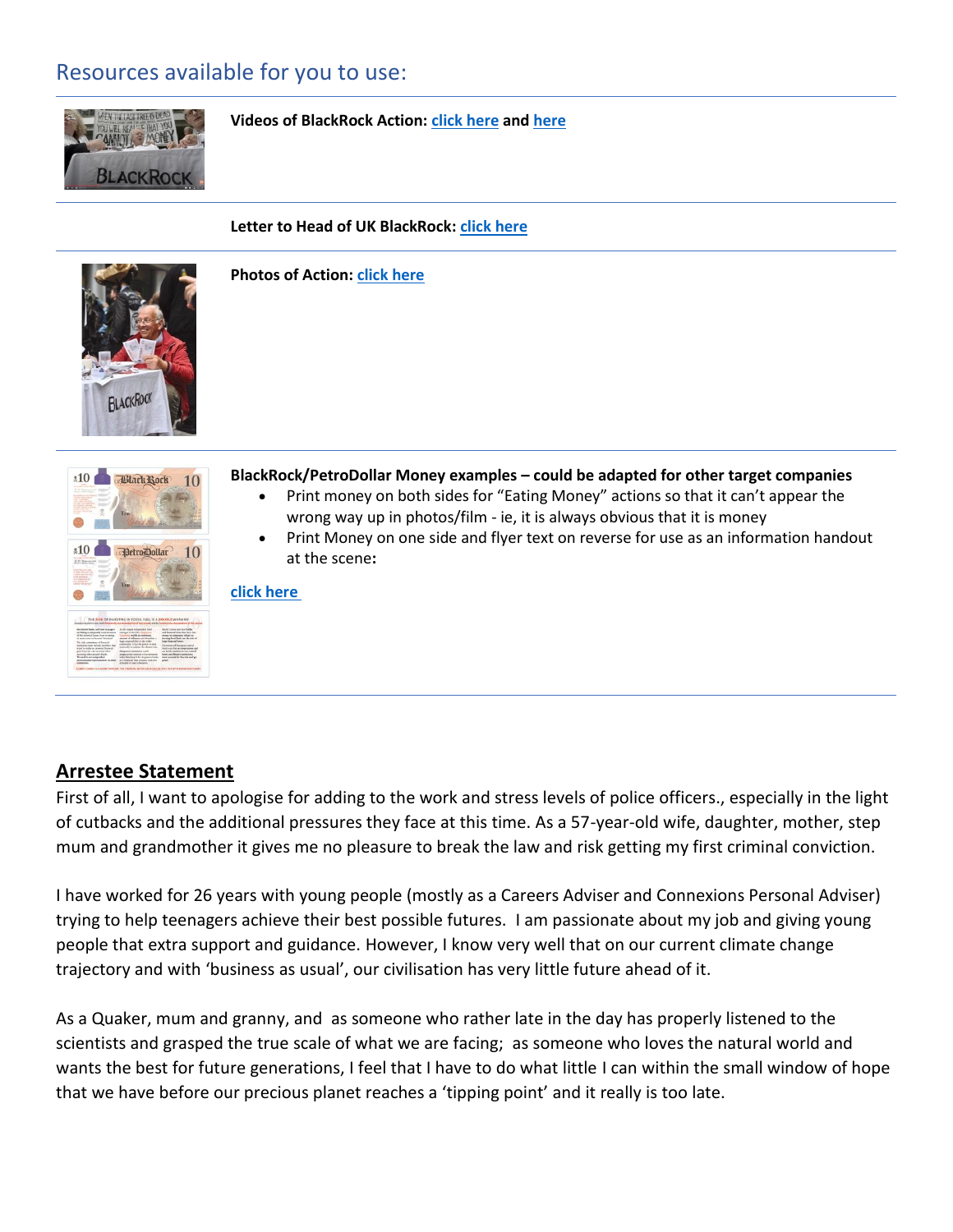The thousands of staff working for BlackRock are, many of them, working hard to provide for their children's futures. Many of them may be unaware that their company is one of the major contributors to the destruction of their planet.

BlackRock is the world's largest asset management company. It manages assets worth 6.5 trillion dollars, more than the world's third largest economy. BlackRock stokes the fires that are destroying our planet. It invests in companies that use deforestation to produce beef, soy, palm oil, rubber and timber. It is also the world's largest investor in coal mines, coal-fired utilities and oil and gas companies .

The American environmentalist Bill McKibben says that if BlackRock "simply decided to exclude fossil-fuel stocks from its main funds - or if it even just decided to underweight the stocks - it would send a message like no other".

Due to the massive scale of its financial holdings, BlackRock literally has the power to determine whether our planet remains habitable or not.

XR calls on Larry Fink and BlackRock's 13,000 other employees, its countless investors and shareholders, to wake up and smell the smoke. Recognise that the world's unprecedented Climate and Ecological Emergency is induced by the hydrocarbon industries and deforestation-risk companies they mistakenly invest in. Instead of committing ecocide and other crimes against humanity, we call on BlackRock to end the destruction and send the world and our struggling ecosystems a message like no other – a message of hope.

I am a conscientious protector of our precious planet – I act non- violently on behalf of those in the global south who are already suffering and dying due to climate change and for my baby granddaughter and future generations. I was the co-ordinator for this action. I have no doubt that my actions outside BlackRock were morally justified. I was wearing a placard stating "BlackRock – profiteering from Earth's Destruction." I hope that, before it is too late, that there will be an ecocide law that criminalizes senior management of companies like BlackRock – not people like me - if they do not choose to act responsibly themselves.

What I have done today is, to me, Quaker Faith in Action. As a Quaker and a Christian and a conscientious protector of our planet and our children's futures, I need, in Quaker words, to "speak truth to power". BlackRock were targeted by a peaceful protest by Extinction Rebellion activists from four different XR affinity groups. We are from all walks of life including doctors, a retired headteacher, artists, a builder, librarian, careers adviser and businessmen. In our action we were dressed in smart office attire to emphasise that we are not 'the other'. Our action was around the well-known and wise Native American quote "when you cut down the last trees, eat the last fish and poison the last river, you will realise that you cannot eat money."

Jo Flanagan

## **Some lessons learnt – with special emphasis on targeting the financial sector**

I just have a few ideas/reflections following co-ordinating the Titanic Action and the BlackRock Action and you can decide whether any of this could be useful or not:-

Firstly, after co-ordinating the XR Titanic Action with Anneka [https://ecohustler.com/article/titanic-flash-mob](https://ecohustler.com/article/titanic-flash-mob-call-for-immediate-action-on-climate-change)[call-for-immediate-action-on-climate-change](https://ecohustler.com/article/titanic-flash-mob-call-for-immediate-action-on-climate-change) I reflected on ways I could improve and asked for honest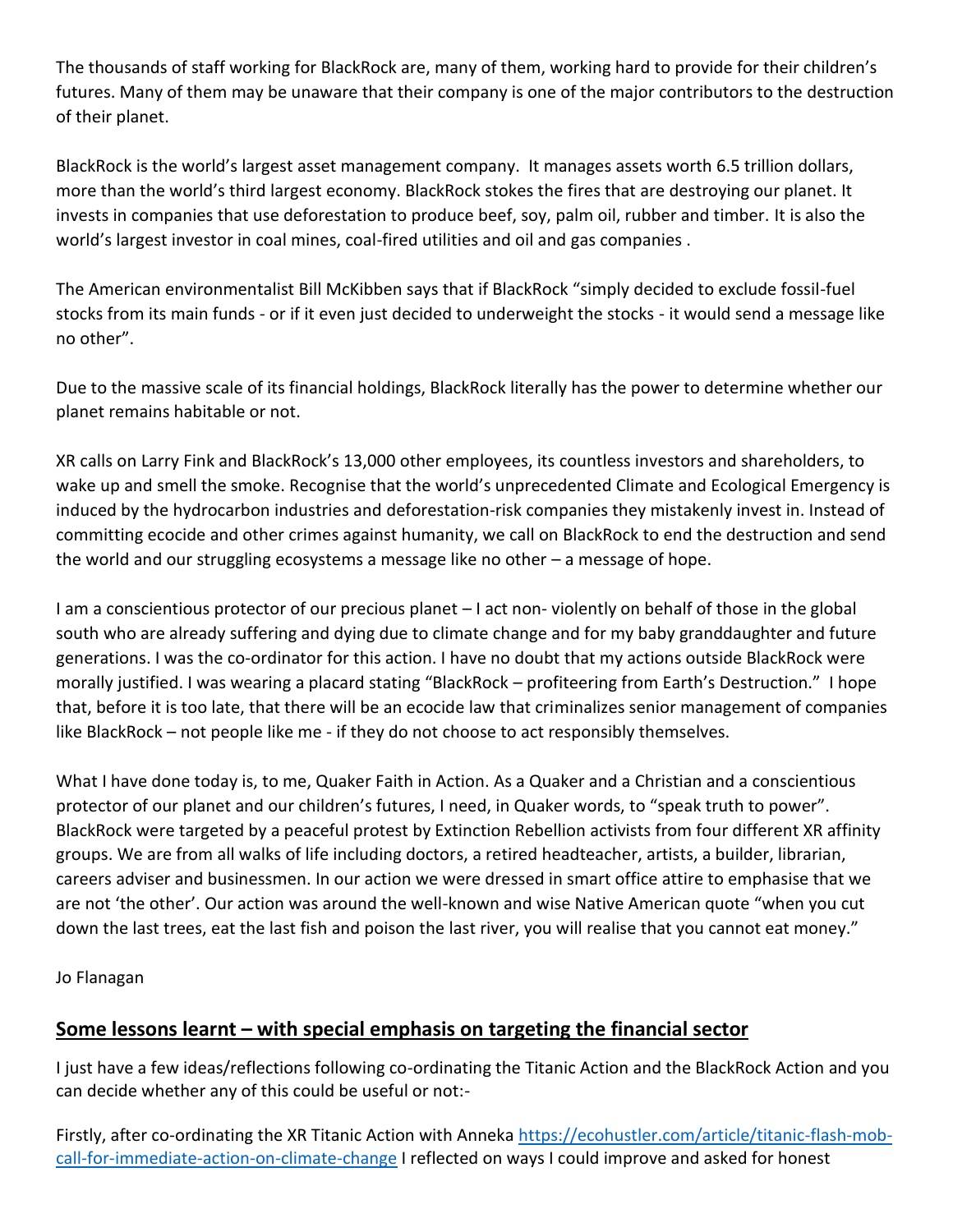feedback from one sympathetic freelance photograph I had persuaded to attend. He hadn't been able to use many of his photos. In essence, the main point was that I hadn't 'framed' the action/performance to make it easy for him to get it into print. The shot was simply too wide. I had far too many placards and too much simultaneous action.

For the BlackRock Action in London in October 2019 I focussed on my main aim which was to further damage BlackRock's reputation and get as much negative publicity about their destructive investment practices as possible. I worked hard to get all of the strands of media working together including asking one of our rebel group, as soon as the action had started, to hotfoot it to the offices of the Financial Times to try (successfully) to persuade one of their journalist to attend and cover the action. Our action rebels Mark, Sue, Richard and Clara all did a brilliant job in getting the action covered as did Bristol M&M and XR nationally. I liaised with another sympathetic group in America (the wonderful Sunrise Project) who provided me with some very helpful advice and guidance and agreed to provide a videographer and helped to get the story out there internationally. All media-tasked rebels had press releases **ready to go** (differently geared for local, tabloid, and international media), plus photographs, live-streaming, articles and letters and leaflets (beautifully researched by Hilary in our group) and ready to use very quickly and I tried to **facilitate them all to work together and share materials with each other.** 

## **Some more thoughts/ideas below for getting more effective coverage for XR and the Climate Emergency:-**

## **Dress Smartly**

I asked the 24 XR participants to dress up in smart office clothes - partly to get them through the 250 security cameras around the City of London, and partly so that world financiers and others couldn't so readily dismiss our arguments and us as 'the other' and could, perhaps, identify themselves in the rebel diners.

I know that readers of the Daily Mailicious and others will often dismiss XR and our arguments anyway but in order to widen our support and so that we are not just preaching to the converted I reckon that donning 'rebel suits' and dressing up for demos (whilst being warm and comfortable) is often a good idea anyway and can help overcome prejudices and win wider support for XR.

### **Be an outside observer**

After decades of being an activist I have now got used to crossing the road of any march or action and looking in on at it as an outsider. Asking myself questions such as "would passers-by know what this action was about?" (I sometimes at this point suggest that banners/placards etc are turned to face the on-lookers). Too often the messages are missing or preaching to the converted and/or mean nothing to an outsider. Too often actions are missing clarity, originality and humour – all ways of getting our urgent messages across (and this is not to dismiss some absolutely brilliant XR actions and messaging)

### **Link the financial sector with Ecocide**

I think that the greatest deterrents to CEOs and other Ecocidal leaders could be the deterrent of a future Ecocide Law. This could also support the financial sector boards and governments to steer away from a profit at all costs policy. XR getting fully behind the Stop Ecocide Campaign would be a massive push in the right direction. I deliberately mentioned Ecocide at the time of my un-gluing at BlackRock. Sometimes financial sector and government leaders need support to move away from old, destructive ways and the threat of future legal action and potential imprisonment could be an extremely valuable tool – for them as well as us.

### **Frame your shots**

I deliberately 'stage managed' the action so that in one shot photographers could get everything needed for a powerful image ie the diners seated eating their platefuls of money; 'BlackRock' emblazoned across the front